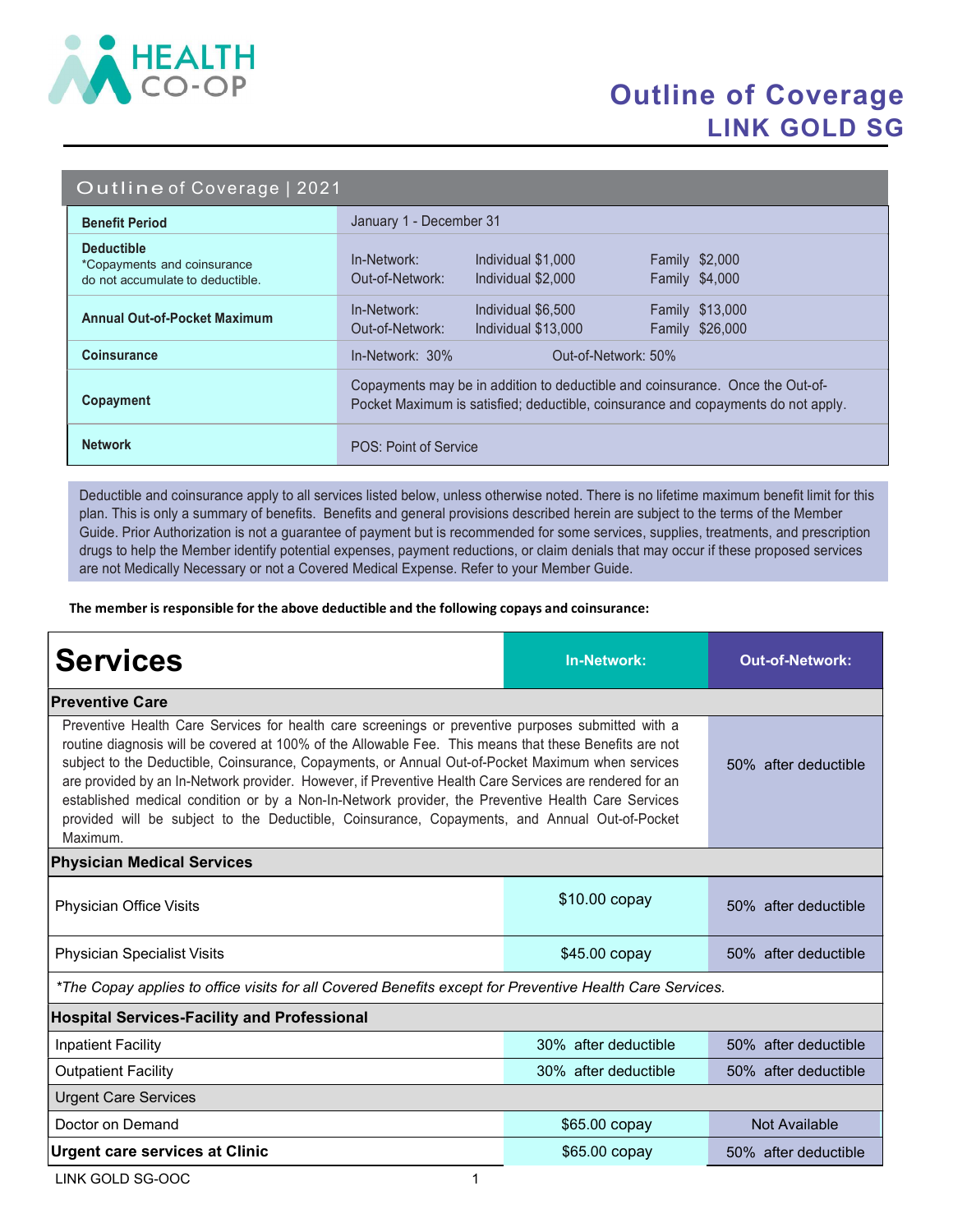| <b>Services</b>                                                                                                                                                                                                                 | <b>In-Network:</b>   | <b>Out-of-Network:</b> |  |  |
|---------------------------------------------------------------------------------------------------------------------------------------------------------------------------------------------------------------------------------|----------------------|------------------------|--|--|
| <b>Emergency Room Services</b>                                                                                                                                                                                                  |                      |                        |  |  |
| Emergency room visits                                                                                                                                                                                                           | 40% after deductible | 40% after deductible   |  |  |
| <b>Prescription Drugs Benefit</b>                                                                                                                                                                                               |                      |                        |  |  |
| <b>Retail Pharmacy Benefit (30-day supply)</b>                                                                                                                                                                                  |                      |                        |  |  |
| Preferred Generic Drugs (Tier 1)                                                                                                                                                                                                | \$5.00 copay         | 50% after deductible   |  |  |
| Non-Preferred Generic & Preferred Brand Drugs (Tier 2)                                                                                                                                                                          | \$50.00 copay        | 50% after deductible   |  |  |
| Non-Preferred Brand Drugs (Tier 3)                                                                                                                                                                                              | 30% after deductible | 50% after deductible   |  |  |
| Specialty Drugs (Tier 4)                                                                                                                                                                                                        | 35% after deductible | 50% after deductible   |  |  |
| If you choose a higher Tier drug when a lower Tier drug is available, you must pay an ancillary charge in addition to the<br>deductible and/or coinsurance, as applicable.                                                      |                      |                        |  |  |
| Mail Order Maintenance (90-day supply)                                                                                                                                                                                          |                      |                        |  |  |
| Preferred Generic Drugs (Tier 1)                                                                                                                                                                                                | \$10.00 copay        | 50% after deductible   |  |  |
| Non-Preferred Generic & Preferred Brand Drugs (Tier 2)                                                                                                                                                                          | \$100.00 copay       | 50% after deductible   |  |  |
| Non-Preferred Brand Drugs (Tier 3)                                                                                                                                                                                              | 30% after deductible | 50% after deductible   |  |  |
| Specialty Drugs (Tier 4)<br>(31 Day Supply Only)                                                                                                                                                                                | Not Available        | <b>Not Available</b>   |  |  |
| If you choose a higher Tier drug when a lower Tier drug is available, you must pay an ancillary charge in addition to the<br>deductible and/or coinsurance, as applicable.<br><b>Mental Health/Chemical Dependency Services</b> |                      |                        |  |  |
| Inpatient/other Outpatient Facility Services                                                                                                                                                                                    | 30% after deductible | 50% after deductible   |  |  |
| <b>Office Visit</b>                                                                                                                                                                                                             | \$45.00 copay        | 50% after deductible   |  |  |
| Other Covered Services (This is not a complete list. Check your policy or plan document for other covered services<br>and your costs for these services.)                                                                       |                      |                        |  |  |
| Chiropractic Care-Maximum Number of Office Visits per Calendar<br>Year - 20 visits                                                                                                                                              | \$45.00 copay        | 50% after deductible   |  |  |
| <b>Convalescent Home Services</b><br>Maximum Number of Days per Calendar Year-60 days                                                                                                                                           | 30% after deductible | 50% after deductible   |  |  |
| <b>Durable Medical Equipment</b><br>Rental (up to the purchase price), Purchase and Repair and<br>Replacement of Durable Medical Equipment.                                                                                     | 30% after deductible | 50% after deductible   |  |  |
| <b>Laboratory Services</b>                                                                                                                                                                                                      | 40% after deductible | 50% after deductible   |  |  |
| <b>Transplant Services</b>                                                                                                                                                                                                      | 30% after deductible | 50% after deductible   |  |  |
| \$100 reimbursement to apply to exam, cleaning and<br>Dental Exam, Cleaning, Fluoride<br>fluoride once per year.                                                                                                                |                      |                        |  |  |
| Vision Exam<br>\$60 reimbursement to apply to one routine exam per year.                                                                                                                                                        |                      |                        |  |  |

This is a brief summary of benefits. Refer to your complete policy document for additional information or a further explanation of benefits, limitations, and exclusions.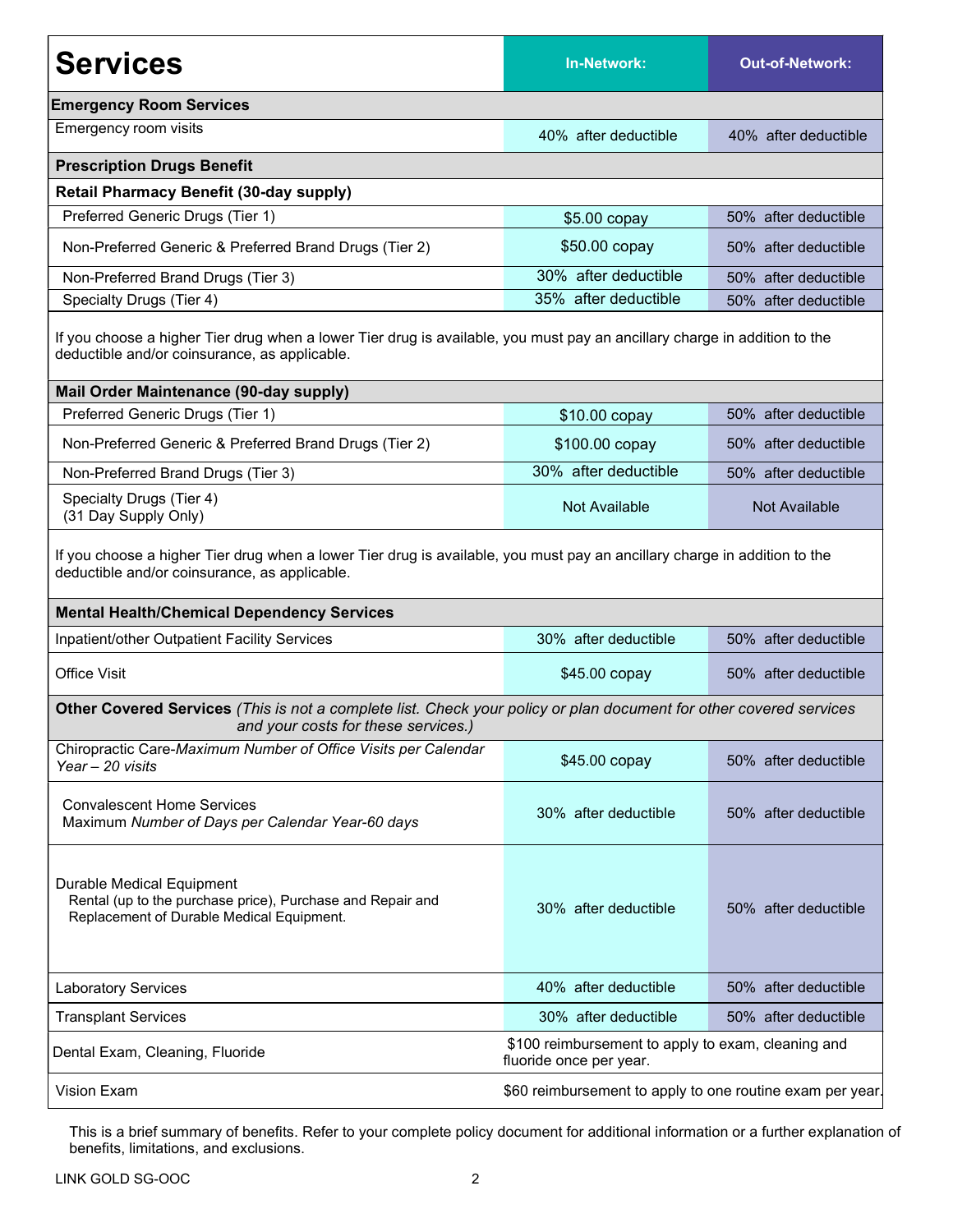# Additional Information

#### What is the annual deductible?

Your plan's deductible is the fixed dollar amount of Covered Medical Expenses that you must incur for certain Covered Benefits before MOUNTAIN HEALTH CO-OPbegins paying benefits for them. The Deductible must be satisfied each Calendar Year by each Covered Person, except as provided under "Family Deductible Limit" provision. The Deductible is shown in the Schedule of Benefits. Only the Allowable Fee for Covered Medical Expenses is applied to the Deductible. The following do not apply towards satisfaction of the Deductible: (1) services, treatments or supplies that are not covered under this Policy; and (2) amounts billed by Out-of-Network Providers, which include the Out-of-Network Provider Differential.

#### What is the annual out-of-pocket maximum?

The Annual Out-of-Pocket Maximum is the maximum amount that the Covered Person must pay every Calendar Year for Covered Medical Expenses incurred for Covered Benefits. The Annual Out-of-Pocket Maximum is shown in the Schedule of Benefits. It applies to all Covered Benefits except the Preventive Health Care Services Benefit.

The Annual Out-of-Pocket Maximum includes the following:

- 1. Calendar Year Deductible;
- 2. Copayments; and
- 3. Coinsurance.

When the Annual Out-of-Pocket Maximum is satisfied in the Calendar Year, we will then pay 100% of Covered Medical Expenses incurred for Covered Benefits for the remainder of that Calendar Year. The Annual Out-of-Pocket Maximum must be satisfied each Calendar Year.

The exception to this is in regard to out-of-network charges. The amount the plan pays for covered services is based on the allowed amount. If an out-of-network provider charges more than the allowed amount, you may have to pay the difference. For example, if an out-of-network hospital charges \$1,500 for an overnight stay and the allowed amount is \$1,000, you may have to pay the \$500 difference which does not apply to the deductible, coinsurance, or Out of Pocket Maximum. (This is called balance billing.)

#### Payments to providers

Payment to providers is based on the prevailing or contracted Mountain Health CO-OP fee allowance for covered services. Although In-Network Providers accept the fee allowance as payment in full, You will pay the most if you use an out-ofnetwork provider, and you might receive a bill from a provider for the difference between the provider's charge and what your plan pays (balance billing). Be aware, your network provider might use an out-of-network provider for some services (such as lab work). Check with your provider before you get services.

### Preauthorization

.

Coverage of certain medical services and surgical procedures requires a benefit determination by Mountain Health CO-OP before the services are performed. This process is called 'preauthorization'. Preauthorization is necessary to determine if certain services and supplies are covered under this plan, and if you meet the plan's eligibility requirements. You'll find the most current preauthorization list in your complete policy document.

### The Patient's right to know the costs of medical procedures.

The insured, or the insured's agent, may request an estimate of the member's portion of provider charges for any service or course of treatment that exceeds \$500. Mountain Health CO-OP shall make a good faith effort to provide accurate information based on cost estimates and procedure codes obtained by the insured from the insured's health care provider. The estimate may be provided in writing or electronically. It is not a binding contract between Mountain Health CO-OP and the member, and is not a guarantee that the estimated amount will be the charged amount, or that it will include charges for unforeseen conditions. Contact Customer Service at 1-855-447-2900 to request an estimate.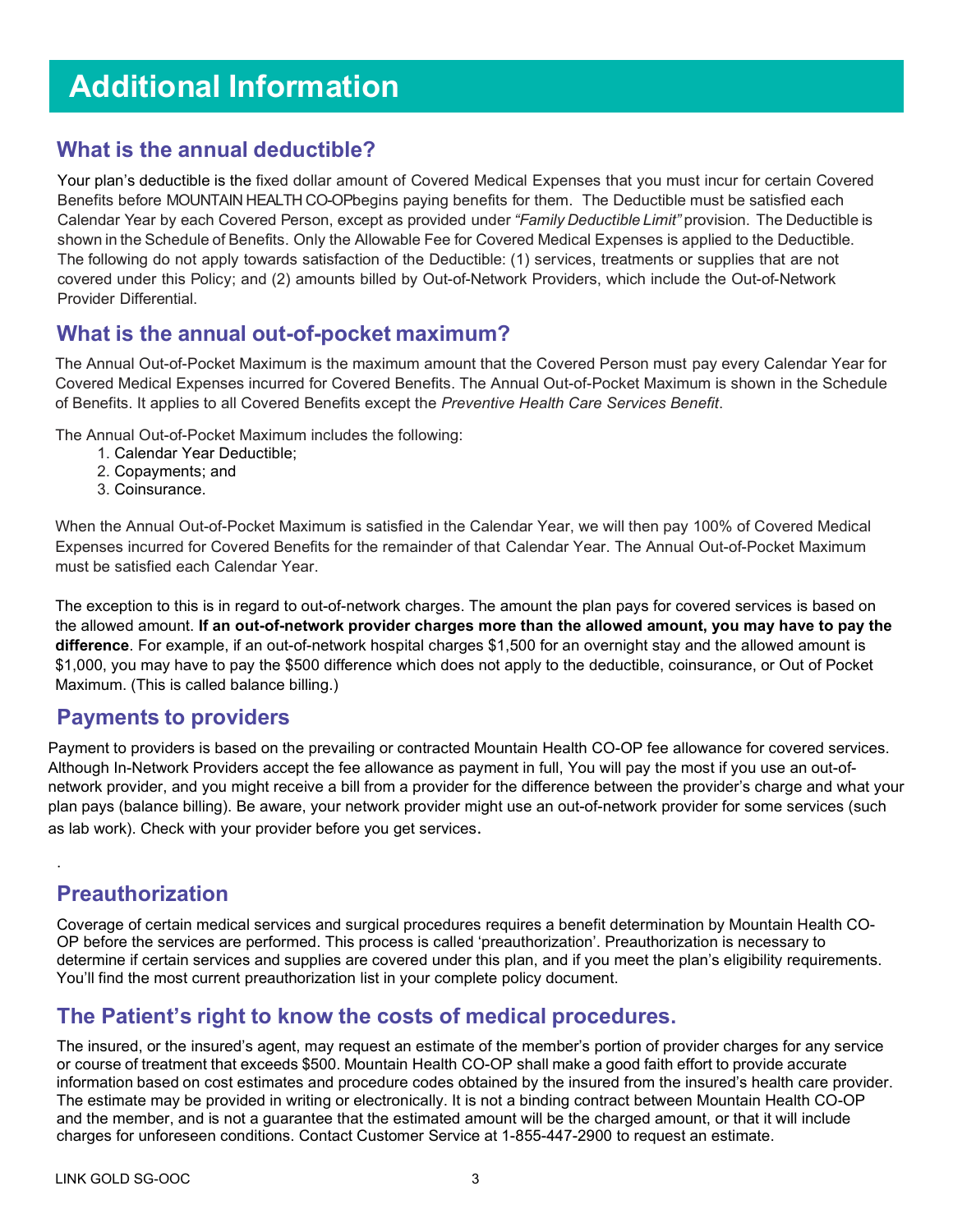## Provider Networks

Organization (PPO) (In-Network) - An innovative health care partnership developed by Mountain Health CO-OP and our Preferred Hospital Providers to offer health care services to Members at lower premiums. This network is composed of hospitals or surgery centers across the state that accept lower payments for each hospital or surgery center service or inpatient stay.

Participating Providers accept the MOUNTAIN HEALTH CO-OP allowable fee, in addition to the deductible, coinsurance and copayment, as payment in full for covered services. These providers will submit claims for you, and Mountain Health CO-OP will pay the participating provider directly. There is no billing to you over your deductible, coinsurance and copayment.

Nonparticipating Provider (Out-of-Network) - Nonparticipating Providers have not contracted with MOUNTAIN HEALTH CO-OP to provide services at negotiated rates, and your out of pocket expenses can be significantly higher. Nonparticipating providers are under no obligation to submit claims for you. You may receive payment for claims received from a nonparticipating provider.

If a Primary Care Provider (PCP), Primary Care Provider Specialist (PCPS), Common Specialty Care Provider (CSCP) or a Less Common Sub-Specialty Care Provider (LCSP) is not located within 60 miles, the member can go outside of the 60 miles to a network Provider (an authorization may be required.) Mountain Health CO-OP will pay as participating and the member may be balanced billed. If the member sees a provider outside of that 60 miles and the provider is not in network the benefits will go towards the out-of-network deductible and out-of-pocket maximum.

Out-of-network emergency room services to treat an emergency medical condition are reimbursed as if obtained innetwork, if an in-network emergency room cannot be reasonably reached. An emergency medical condition means a medical condition manifesting itself by acute symptoms of sufficient severity (including severe pain) so that a prudent layperson, who possesses an average knowledge of health and medicine, could reasonably expect the absence of immediate medical attention to result in a condition that places the health of the individual in serious jeopardy, would result in serious impairment to bodily functions, or serious dysfunction of any bodily organ or part; or with respect to a pregnant woman having contractions, that there is inadequate time to safely transfer the woman to another hospital for delivery or that a transfer may pose a threat to the health or safety of the woman or the fetus.

Finding Participating Providers– To locate Participating Providers and PPO hospitals and surgery centers in Montana check our on-line provider directory at www.Mountain Health CO-OP.coop/provider-finder/ or contact Customer Service at 1-855-447-2900. Be sure to have your health plan identification number available when you call.